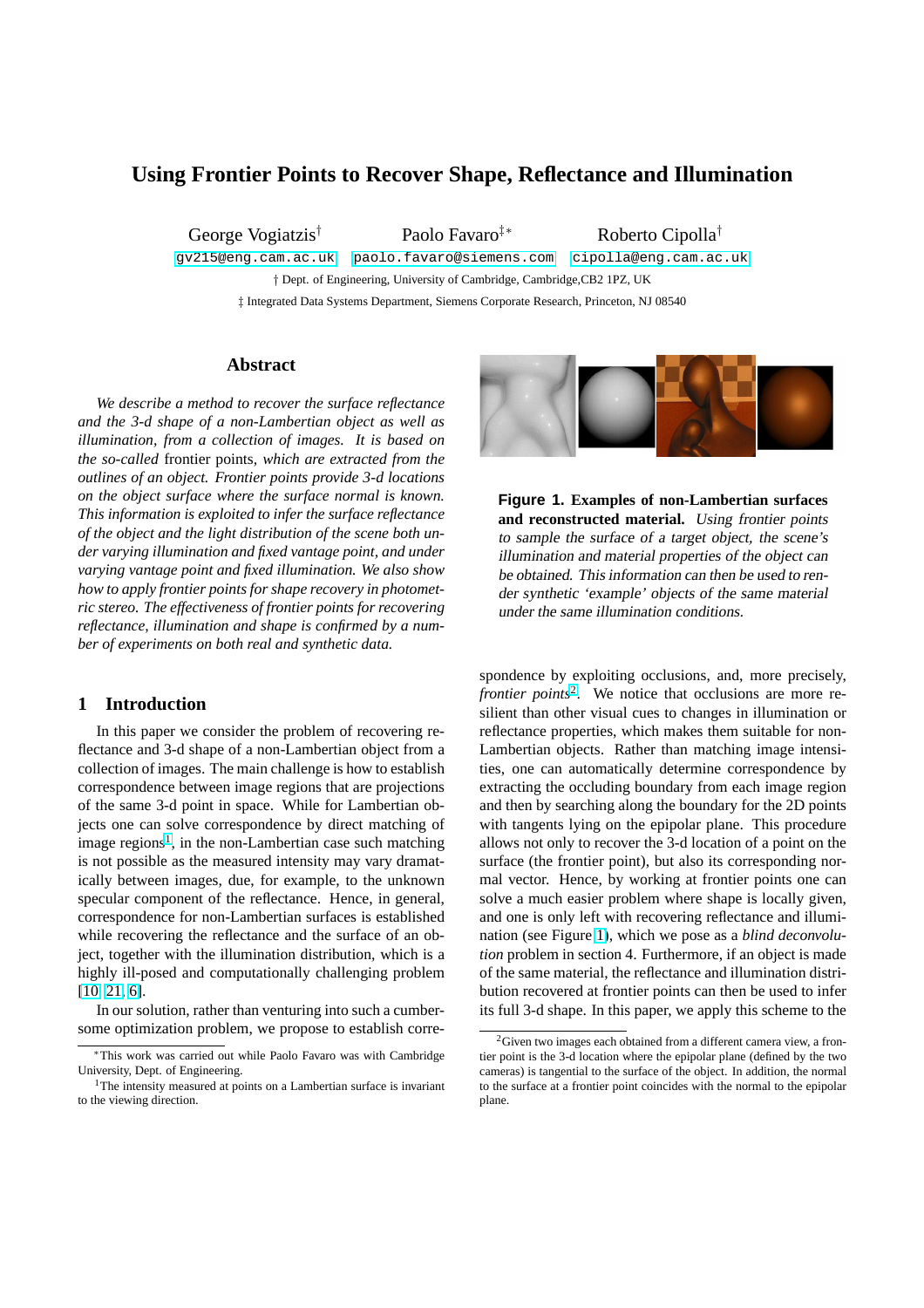<span id="page-1-0"></span>case of uniform albedo where very little work has been done in the general scenario where we operate (see next section).

In our current implementation the pose of each camera is assumed to be known, although such an assumption can be relaxed by using, for instance, the methods described in [19, 20].

# **1.1 Contributions and related work**

It has been shown in [14] that given the geometry of an [object,](#page-7-0) it is possible to infer its reflectance and the illumination of the scene. Similarly, in our approach, we use frontier points to recover shape (locally) and infer the remaining unknowns as a blind deconv[olu](#page-7-0)tion problem [1]. This problem falls within the field of *inverse rendering* in the community of computer graphics [5] and involves the study of the reflectance of objects [13, 17, 8, 12, 2].

Once reflectance and illumination are re[co](#page-6-0)nstructed, then one can use them together with frontier points to initialize and/or constrain a glo[bal](#page-7-0) optimization problem [10, 21, 6, 15], and recover th[e fu](#page-7-0)l[l shape of th](#page-7-0)e observed object. In this paper, however, we are interested in presenting the potential of frontier points in the context of photometry, and hence we revisit a number of previously studied [problems](#page-7-0) [and](#page-7-0) show how easily our method can be adapted. For example, we present a novel solution to *photometric stereo*, i.e. the problem of recovering 3d shape given multiple images captured from the same viewing point, but under different unknown illumination conditions. As in [9], we impose that points in the scene that are subject to the same variations in their reflectance due to the same changes in viewing position, must share the same normal, the so-called *orientationconsistency* cue. This cue allows one to r[ec](#page-7-0)onstruct first the normal map of the object and then to recover the depth map of the object. Notice that the method in [9] is based on the insertion of an object with known geometry, an *example*, of the same material of the object of interest in the scene.

In some situations, the insertion of such an example may not be possible. Rather, in our [met](#page-7-0)hod, we do not need to insert any additional object in the scene, as frontier points provide information that can be used to reconstruct a *virtual example*, i.e. a virtual object with known geometry and the same reflectance as the object of interest (see Figure 1). Similarly, our work also relates to [6]; however, while our method works indistinctly in the case of both Lambertian and non-Lambertian objects, [6] is restricted to non-Lambertian objects and suffers from the convexity/concavit[y a](#page-0-0)mbiguity.

The paper is organized as follows: in section 2 we introduce our reflectance model of non-Lambertian ob[jec](#page-7-0)ts and the general problem of shape, reflectance and illumination recovery; then, we show how to use frontier points together with the reflectance model to recover the properties of the material and the illumination (section 4), and the shape of the object in the scene (section 5).

# **2 Recovering shape, reflectance and illumination**

In this section, we introduce the general problem of shape, reflectance and illumination recovery of a non-Lambertian object. To do so, we need first to introduce the reflectance model of non-Lambertian objects.

#### **2.1 BRDF of non-Lambertian objects**

The reflectance of a large class of objects is well approximated by the so-called bidirectional reflectance distribution function (BRDF). This is defined<sup>3</sup> at each point  $P$  of a surface as a function  $\beta(\theta_i, \phi_i; \theta_o, \phi_o)$  mapping the cartesian product between the hemisphere of incoming light directions  $(\theta_i, \phi_i)$  and the hemisphere of outgoing light directions ( $\theta_o$ ,  $\phi_o$ ) to nonnegative values. The BRDF predicts how much light will be reflected at a point on a surface along a certain direction, due to incoming light.

In the simplest instance of a Lambertian object, the BRDF is a constant, i.e. light is reflected equally in all directions. In the case of non-Lambertian objects the BRDF is much more involved. In this case, a number of models have been proposed for the BRDF, which can be divided into physics-based models and empirical-based models [17, 8, 13]. We adopt the Ward model [18], since it is a good tradeoff between accuracy of approximation and computational complexity. The Ward model is defined as:

$$
\beta(\theta_i, \phi_i; \theta_o, \phi_o) = \frac{\rho_d}{\pi} + \frac{\rho_s e^{-\tan^2 \delta(\cos^2 \gamma/\alpha_x^2 + \sin^2 \gamma/\alpha_y^2)}}{4\pi \alpha_x \alpha_y \sqrt{\cos \theta_i \cos \theta_o}}
$$
(1)

where  $\rho_d$  is the diffuse reflectance coefficient and  $\rho_s$  is the specular reflectance coefficient;  $\alpha_x$  and  $\alpha_y$  are the standard deviations of the surface slope at the microscopic level (surface roughness). For simplicity, in our approach we will assume that  $\alpha_x = \alpha_y = \alpha$ , i.e. that roughness is isotropic. Let h be the bisector of the vectors  $(\theta_i, \phi_i)$  and  $(\theta_o, \phi_o)$ ;  $\delta$ is the angle between  $h$  and  $N$ , where  $N$  is the normal to the surface at P.  $\gamma$  is the phase angle between h and the x-axis on the tangent plane at P. Then, the irradiance observed at a pixel  $p$ , the projection of  $P$  on the image plane, is given by

$$
I(p) \doteq I(\theta_o, \phi_o) = \int_0^{2\pi} \int_0^{\pi/2} \beta(\theta_i, \phi_i; \theta_o, \phi_o)
$$
  

$$
L(R_P(\theta_i, \phi_i)) \cos \theta_i \sin \theta_i d\theta_i d\phi_i
$$
 (2)

<sup>3</sup> In this paper, we define the BRDF in *local coordinates*, i.e. we define a reference system at each point  $P$  on the surface of the object and set the z-axis parallel to the normal to the surface, while the x and y-axis lie on the tangent plane.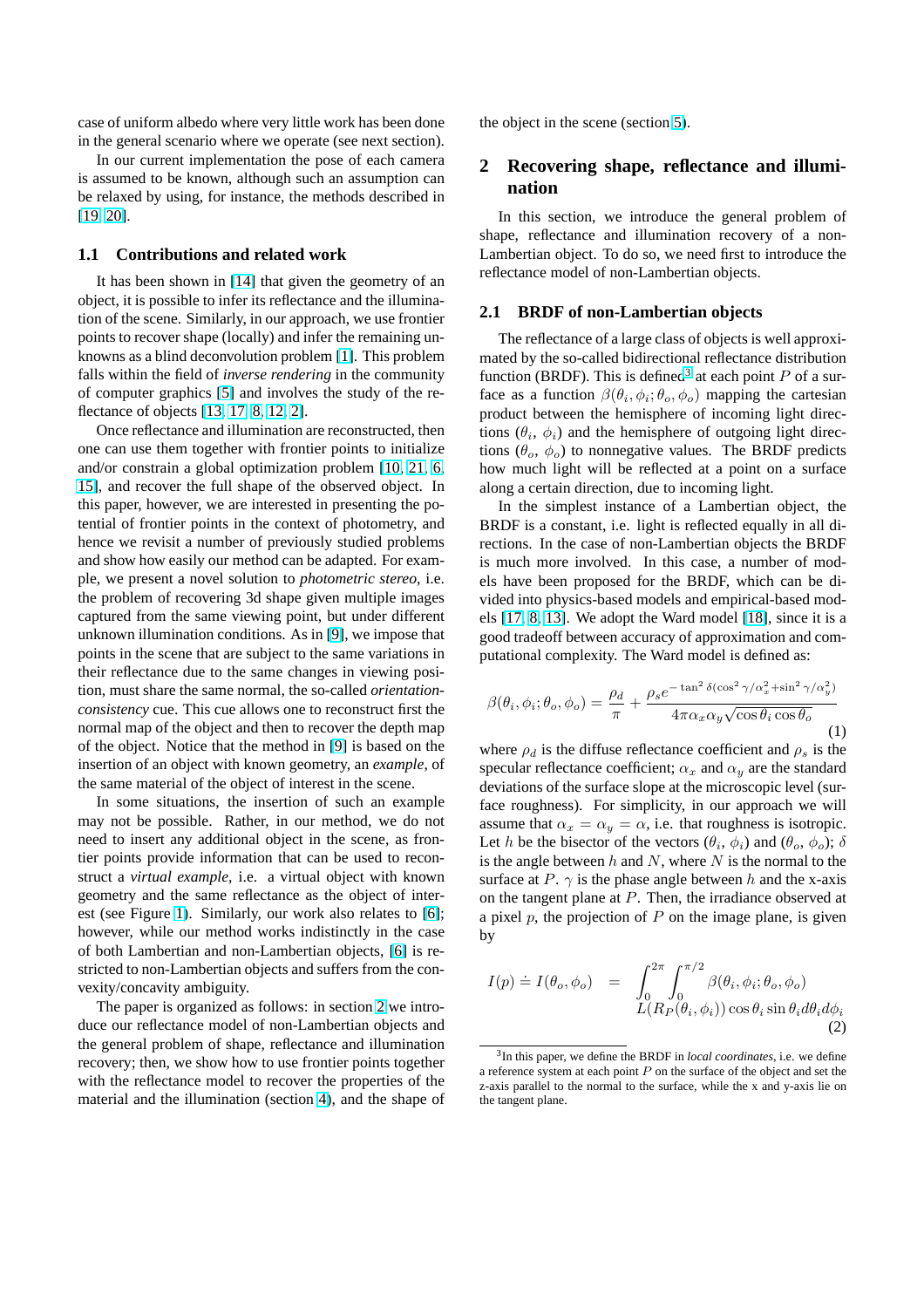<span id="page-2-0"></span>where the pixel p defines the local direction  $(\theta_o, \phi_o)$ . L is the light distribution and since it is defined in global coordinates, we need to introduce the rotation  $R_P$  that transforms local coordinates at  $P$  to global coordinates.

Notice that eq. (2) depends on the shape of the object via the normal field  $N$ , on the BRDF  $\beta$  at each point  $P$ and on the global illumination  $L$ , which are, in general, all unknown. For simplicity, here we focus on objects made of the same materi[al,](#page-1-0) i.e. we assume that the BRDF  $\beta$  is the same at each point on the surface. In the next section, we will pose the problem of recovering these unknowns by matching the model in eq. (2) to measured images.

#### **2.2 Problem statement**

Suppose we are gi[ve](#page-1-0)n a number of images  $I_{1,1}, \ldots, I_{K,M}$  obtained from K different vantage points and M different illumination conditions, then, as mentioned in the previous section, one may be interested in recovering the shape  $S$  of the object in the scene, which we identify with its normal field  $N$  and a 3-d point, its BRDF  $\beta$  and the light distribution L. This problem can be posed as the following minimization

$$
\hat{S}, \hat{\beta}, \hat{L}_1, \dots, \hat{L}_M = \arg \min_{S, \beta, L_1, \dots, L_M} \sum_{k=1}^K
$$

$$
\sum_{m=1}^M \Phi(I_{k,m}, I_k(S, \beta, L_m))
$$
\n(3)

where  $I_k(S, \beta, L_m)$  is a short-hand notation for model (2), and its dependency on the unknowns has been made explicit.  $\Phi$  is a function that accounts for the discrepancy between  $I_{k,m}$  and  $I(S, \beta, L_m)$ . We require  $\Phi$  to be zero if and only if  $I_{k,m} = I_k(S, \beta, L_m)$ , and to be strictly posit[ive](#page-1-0) otherwise. In the next sections, we will choose  $\Phi$  to be either the  $L_2$  norm or the extended Kullback-Leibler distance [16].

Notice that, given one of the unknowns, for instance, the shape  $S$  of the object, the minimization task (3) is dramatically simplified. Consider the case of  $M = 1$ , i.e. fixed [illum](#page-7-0)ination conditions, then, one can easily show that the minimization (3) can be cast as a classic *blind deconvolution* problem [1] where  $\beta$  is the convolving kernel and L is the input signal. Similarly, if  $\beta$  and L were given, then recovery of the shape S would be greatly simplified.

In the next section, we will show how to exploit *frontier points* to t[hi](#page-6-0)s purpose. We will show that they provide some partial shape information that can be used to solve for  $\beta$  and L, which, in turn, can then be used to infer the complete shape S. Before presenting our solution we need to briefly introduce frontier points and how they are automatically extracted from images.



**Figure 2. Frontier points.** <sup>A</sup> frontier point is <sup>a</sup> 3 <sup>d</sup> point on the surface of the object where the plane passing through it and the two camera centers is tangent to the object. It can be retrieved by searching for the pair of epipolar lines that are both tangent to the two outlines of the object.

# **3 Sampling the surface via frontier points**

Frontier points have been introduced in [7] in the context of structure from motion. In this paper, we will show that such points can also be exploited to infer photometric quantities.

The study of frontier points requires the i[nt](#page-7-0)roduction of notions of *contour generators* and *epipolar geometry* [11], which we cannot include here for lack of space. The interested reader is referred to [3] for an extensive analysis of frontier points. In this paper, we will only give a sketch of how frontier points are characterized, and how they ca[n b](#page-7-0)e obtained. Suppose we are given two images of the same object from two different v[an](#page-7-0)tage points. A *frontier point* is defined as (one of) the point(s) given by the intersection of the object and the *epipolar plane* T tangent to the object (see Figure 2). Notice that in this way we simultaneously define a point  $P$  on the surface and the normal  $N$  to the surface at that point.

An alternative and practical way to obtain frontier points is to look at the object's outlines. An outline is defined as the projection on the image plane of a 3-d curve lying on the object, such that any line connecting this 3-d curve with the camera center is tangent to the object. Given two outlines, a frontier point  $P$  can be defined as the location in space that simultaneously satisfies the following properties:

- the projection  $p$  of  $P$  on each camera lies on both the outlines
- the tangent vector of each outline at the projection of the frontier point must lie on the *same* epipolar plane.

In our algorithm, we find frontier points by defining a cost functional that is minimized only when the two properties above are satisfied. The overall scheme for the auto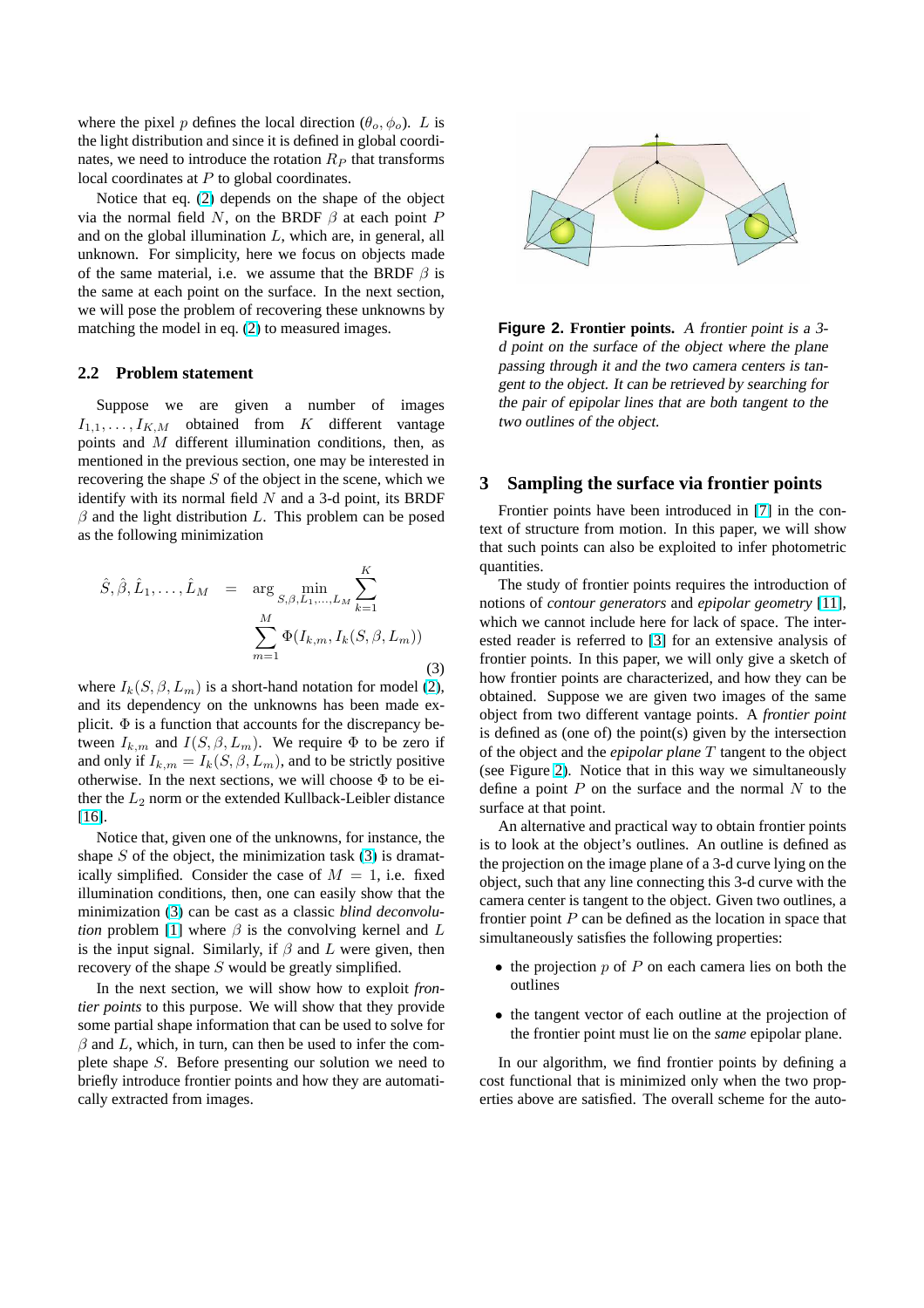<span id="page-3-0"></span>matic extraction of frontier points on the surface of an object is as follows: (a) Obtain a number of images of the object (calibrated for pose and internal parameters) (b) Extract the object's outlines in those images (c) Compute a number of frontier points lying on the extracted outlines and satisfying the properties above.

# **4 Recovering illumination and BRDF**

As mentioned above, frontier points not only define a point  $P$  on the object, but also a vector  $N$  normal to the object at  $P$ . Now, suppose that one is given a set of such pairs  $(P, N)$  that have been recovered by following the procedure in the previous section. If we collect intensities at the selected frontier points into a single vector  $I$ , then we can think of solving problem (3) in the unknown light distribution L and BRDF  $\beta$ , since shape is given. We will consider this problem in two separate settings, namely when  $M = 1$ and  $K > 1$ , i.e. in the case of fixed illumination and varying vantage point (section 4.1[\),](#page-2-0) and when  $M > 1$  and  $K = 1$ , i.e. in the case of varying illumination and fixed vantage point (section 4.2). Empirical evaluation of these schemes is presented in section 6.1.

#### **4.1 Case I: Fixed illumination**

This arises in inverse rendering problems [5] and can be useful in settings [such](#page-4-0) as augmented reality. As mentioned in section 2.2, in this case the minimization problem amounts to solving a blind deconvolution. We choose the extended Kullback-Leibler pseudo-distance as [ou](#page-7-0)r discrepancy measure, i.e. we set

$$
\Phi(I_k, J_k) \doteq I_k \log \frac{I_k}{J_k} - I_k + J_k \tag{4}
$$

so that the optimization problem 3 becomes

$$
\hat{\beta}, \hat{L} = \arg\min_{\beta, L} \sum_{k=1}^{K} \Phi(I_k, J_k)
$$
 (5)

where we did not explicitly writ[e t](#page-2-0)he second summation in eq. (3) and the respective index since  $M = 1$ .  $\{I_k\}_{k=1,\dots,K}$ are the measured intensities;  $J_k$  is directly derived from eq. (2) as

$$
J_k = \int_0^{2\pi} \int_0^{\pi/2} \beta(\theta_i, \phi_i; \theta_k, \phi_k) L(R_{P_k}(\theta_i, \phi_i)) \cos \theta_i \sin \theta_i d\theta_i d\phi_i.
$$
\n(6)

To [ad](#page-1-0)apt our problem to blind deconvolution, we do a change of coordinates on  $(\theta_i, \phi_i)$  so that  $(\theta'_i, \phi'_i) = R_{P_k}(\theta_i, \phi_i)$ , and then set  $h(\theta'_i, \phi'_i; \theta_k, \phi_k) \doteq$  $\beta(\theta'_i, \phi'_i; \theta_k, \phi_k)$  cos  $\theta'_i$  sin  $\theta'_i \Delta_k$ , where  $\Delta_k$  is the Jacobian of the change of coordinates. As a result, we obtain

$$
J_k = \iint h(\theta'_i, \phi'_i; \theta_k, \phi_k) L(\theta'_i, \phi'_i) d\theta'_i d\phi'_i.
$$
 (7)

We choose to estimate  $L$  and the parameters of  $h$  (i.e. the parameters of the BRDF  $\beta$ ) by running the alternating minimization scheme employed in [4], which is provably minimizing the chosen  $\Phi$  while preserving the nonnegativity of L. The scheme consists of the following iterations:

- 1. Fix the parameters of the [BR](#page-7-0)DF and recover L by using the Lucy-Richardson iteration [16, 4]
- 2. Fix the light distribution  $L$  and recover the parameters of the BRDF in h by gradient descend.

Results obtained using the method p[resent](#page-7-0)ed above are shown in Figure 3.

## **4.2 Case II: Varying illumination**

In this section, we assume that  $K = 1$  and  $M > 1$ . This typically arises i[n p](#page-4-0)hotometric stereo where the camera vantage point is kept fixed while the lighting changes between image captures. The optimization problem 3 becomes

$$
\hat{\beta}, \hat{L}_1, \cdots, \hat{L}_m = \arg \min_{\beta, L_1, \ldots, L_m} \sum_{m=1}^{M} \Phi(I_m, J_m).
$$
 (8)

To reduce the dimensionality of the problem, we restrict our representation of the light distribution to a single moving point light source, i.e. we assume that  $L(R_{P_1}(\theta_i, \phi_i)) =$  $\lambda \delta(\theta_i - \theta_L) \delta(\phi_i - \phi_L)$  where  $\delta$  is the Dirac delta. Then, we immediately obtain that

$$
J_m = \lambda_m \beta(\theta_L, \phi_L; \theta_m, \phi_m) \cos \theta_L \sin \theta_L.
$$
 (9)

Since in this case the nonnegativity of  $L$  is automatically guaranteed, we do not need to resort to the Kullback-Leibler pseudo-distance and the corresponding alternating minimization scheme. For simplicity, we choose  $\Phi$  to be simply the  $L_2$  norm of the difference of the measured intensities and the ones predicted by the model (9), i.e.

$$
\Phi(I_m, J_m) \doteq (I_m - J_m)^2. \tag{10}
$$

To solve problem (8) one can simply run a gradient descent or a standard nonlinear optimization method, as the space of the unknowns is very small (in practice, 4 parameters for the BRDF  $\beta$  and 3M parameters for the illumination). We chose to use the standard implementation of *lsqnonlin* in Matlab<sup>®</sup>. The accuracy of this estimation with respect to the number of frontier points is evaluated in the experiment shown in Figure 4.

# **5 Recovering 3-d shape in photometric stereo**

Once light di[str](#page-5-0)ibution and BRDF parameters have been estimated by collecting the intensities at the frontier points, one can think of recovering the full shape of the object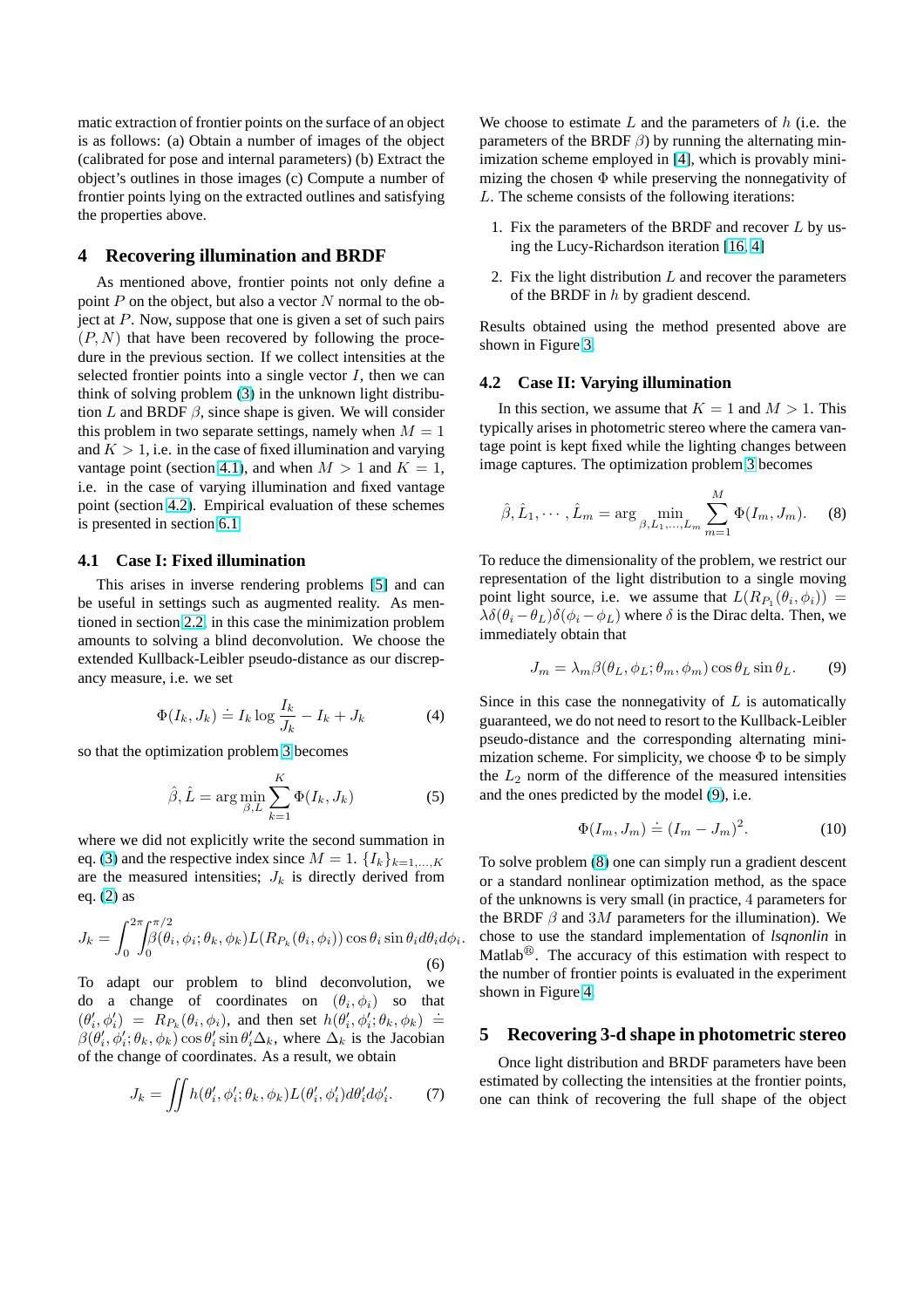<span id="page-4-0"></span>again by solving (3). For simplicity, we consider the case of  $M > 1$  and  $K = 1$  also known as *photometric stereo*, but we would like to point out that our method is by no means limited to such a case, other possibilities being  $M = 1$  and  $K > 1$  (multi-vi[ew](#page-2-0) Shape from Shading) and  $M > 1$  and  $K > 1$  [22].

In the case of photometric stereo, the reconstruction process is particularly simple and straightforward. We assume that a number of frontier points have been extracted using the pro[cedu](#page-7-0)re described in section 3. Then, we collect images of the scene from the same vantage point  $(K = 1)$  and for different illumination conditions  $(M > 1)$  by moving a single point light source. We collect the intensities  $I_m$ ,  $m = 1, \ldots, M$  at the frontier po[int](#page-2-0)s and use them to recover the light direction and intensity for each illumination setting together with the parameters of the BRDF  $\beta$  as described in section 4.1. Once we have estimated  $L_1, \ldots, L_M$ and the parameters of  $\beta$ , we generate a *synthetic* example in the spirit of [9] (see Figure 7 (c) for example). This virtual example is then employed in the recovery of the shape exactly as it is pres[cribe](#page-3-0)d in Seitz et al. [9]. Furthermore, to improve our estimates, we also enforce both the depth map and the nor[mal](#page-7-0) map to mat[ch](#page-6-0) the depth and normals of the selected frontier points.

# **6 Experiments**

# **6.1 Light recovery evaluation**

In this section we describe two experiments performed in order to empirically evaluate the recovery of illumination information from a scene, using frontier points on an object.

In the first experiment, we explore the case of fixed illumination and moving vantage point (section 4.1). 441 frontier points were defined by extracting silhouettes on a semi-diffuse plastic sphere. 35 images of the sphere are obtained from 35 different viewpoints. The goal here is to capture a general light distribution using the fro[ntier](#page-3-0) points by solving the optimization problem of equation 5. Figure 3 shows the recovered light field mapped on the sphere of all directions. To qualitatively evaluate the recovered light field, a view of the light source is included which shows that the two-peaked light source has correctly p[ro](#page-3-0)duced a two-peaked light intensity field. As a further assessment we perform a synthetic rendering of the sphere specularity, using the estimated light field, as seen from two images not in the input set. The comparison between rendered and real images in Figure. 3 (c) shows that the complex shape of the specularity has been correctly captured. A byproduct of the optimization problem of equation 5 is the roughness of the surface (the  $\alpha$  parameter of the Ward model) which is 0.24.

In the second experiment we evaluate the scheme laid out in section 4.2. The same plastic sphere is illuminated by a complex fixed light source. [A](#page-3-0) set of 9 images were



**Figure 3. General light distribution recovery with frontier points.** (a) the plastic sphere with <sup>80</sup> frontier points defined on it. (b) Left: the recovered light field for the scene mapped onto <sup>a</sup> sphere. Right: <sup>a</sup> view of the light source (two bright spots) - note how the two light distribution peaks are preserved in the estimated field. (c) Two close-up views of the specularity on the sphere. For each view, the specularity in the real image is followed by a synthetic rendering of the same view using the estimated light-field and BRDF. The structure of the specularity has been captured correctly.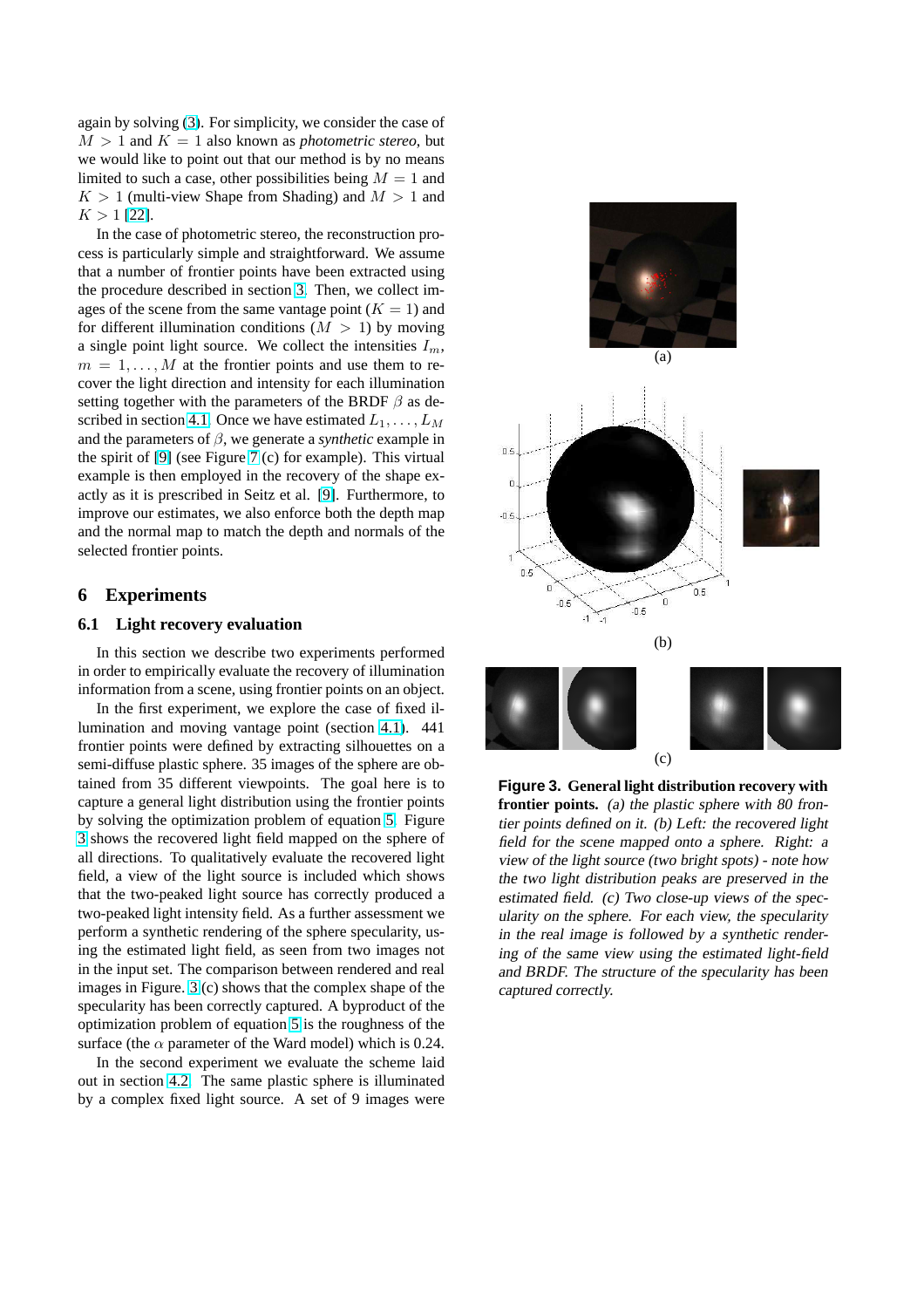<span id="page-5-0"></span>obtained from the same viewpoint, each with a single directional light source illuminating the scene from a different but unknown direction. The goal of the experiment is to estimate these light directions using the frontier points on the object. To provide 'ground truth' light directions, a mirror ball is also placed on the scene (fig. 4). The estimation, described in equation 8, is repeatedly performed with randomly selected subsets of a number of frontier points. The error of each estimation is measured by the maximum angle between true and estimated directions. The graph in Figure 4 shows the decrease [in](#page-3-0) estimation error with an increasing number of frontier points. It demonstrates the feasibility of accurate recovery of light direction using as few as 100 frontier points. The surface roughness parameter obtained from the solution of equation 8 is found to be equal to 0.27 with a standard deviation of 0.03, matching the estimate obtained in the previous experiment.



**Figure 4. Light direction recovery with frontier points.** Left: The setup with the diffuse and mirror balls for the evaluation experiment. Right: The maximum angle between estimated light directions and true directions vs the number of selected FPs. The error bars show the  $+/- 3$  std. dev. intervals



**Figure 5. Quantitative evaluation of reconstruction method.** Input images and resulting 3-d surfaces. Mean depth error is 4.6% and 10.1%.

# **6.2 Photometric stereo evaluation**

In this section we describe a set of experiments that explore the feasibility of using frontier points to perform photometric stereo on non-Lambertian objects.

The first experiment is performed on synthetic 256x256 images of the 'Mozart' and 'Penny' scenes for which



**Figure 6. Bottle reconstruction.** (a) Two sets of images of the bottle (right), real example ball (bottom left) and synthetic ball (top left) generated from <sup>100</sup> sample points. (b) Views of the 3-d reconstruction of the bottle

ground truth is provided [23], to quantitatively measure the accuracy of the reconstruction method described in section 5, in isolation from the accuracy of frontier point placement. The frontier points here are simulated by randomly picking points on the true sur[face](#page-7-0). Input images and results are shown in Figure 5. Using 80 random sample points (with [th](#page-3-0)eir surface normals) on the true surface, the mean depth error for 'Penny' is 4.6% and 10.1% for 'Mozart' where the percentages are taken with respect to the size of the depth range ( $Z_{max} - Z_{min}$ ) for each scene.

The second experiment illustrates the feasibility of replacing the 'example' object, required by the method of [9] by a sparse sampling of the reflectance function and by fitting an appropriate parametric model. The setup consists of 8 images of a bottle from the same viewpoint under 8 different single light source illuminations. Additionally [we](#page-7-0) are given 8 images of an 'example' sphere of the same material as the bottle, under the same light conditions. In [9], the entire example sphere images are used to recover a normal direction for every pixel location on the bottle. Figure 6 demonstrates that similar results can be obtained with just a sparse sample of 100 points randomly selected on the ex[am](#page-7-0)ple sphere. The figure shows the bottle and example sphere images, synthetically rendered example spheres using the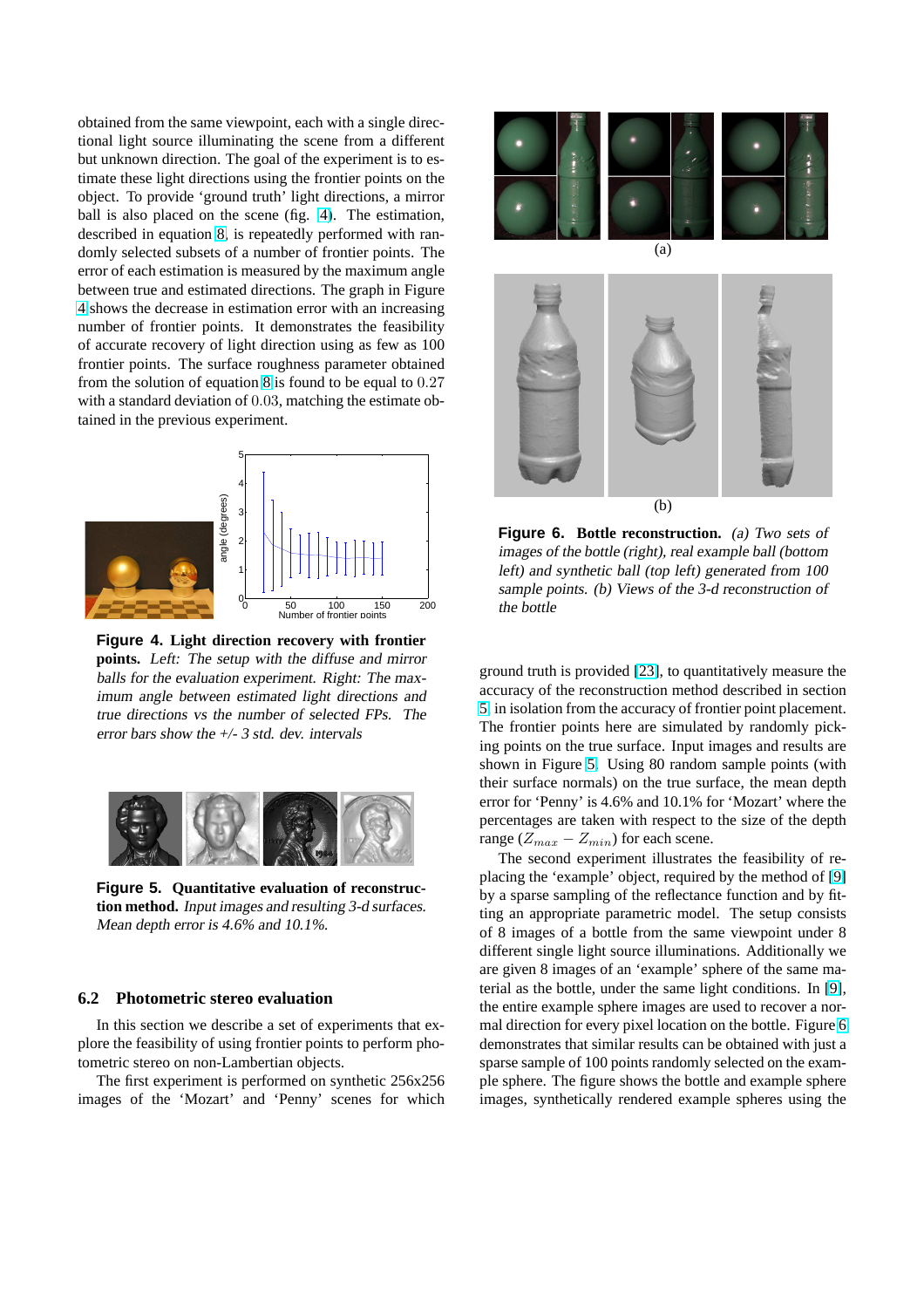<span id="page-6-0"></span>100 sample points as well as views of the 3-d reconstruction using these synthetic example spheres.

The third experiment uses frontier points to perform a photometric stereo reconstruction of a real, highly specular porcelain figurine. Contours of the figurine were extracted in a set of 20 images two of which are shown in Figure 7 (b). From these contours 100 frontier points were defined on a small convex region on the figurine. Subsequently, 14 images of the figurine were obtained from a single viewpoint under 14 different single light sources. The directions and intensities of the lights as well as BRDF parameters of the porcelain surface were estimated by solving equation 9. Figure 7 (c) shows the synthetic example porcelain balls next to the porcelain figurine. Each example ball is rendered with the same BRDF parameters and under the same light conditions as the corresponding real image. The photomet[ri](#page-3-0)c information thus obtained was then used to reconstruct the figurine and images of the reconstruction are presented in Figure 7 (d).

The final experiment is a photometric stereo reconstruction of a shiny stone statue. As before, 20 images were used for contours which resulted in 100 frontier points, which are shown in Figure 8 (a). Example balls made of the same material are shown in 8 (c) with images of the 3-d reconstruction shown in Figure 8 (d).

# **7 Discussion**

This paper advocat[es t](#page-7-0)he use of frontier points for the extraction of photometric i[nfo](#page-7-0)rmation from images. We have presented a practical, robust and efficient solution for the recovery of illumination, surface reflectance and 3-d shape of a non-Lambertian uniform object from a number of images. The accuracy of the method has been evaluated empirically on synthetic scenes and the feasibility of shape and reflectance reconstruction using frontier points has been demonstrated on challenging real objects.

Frontier points have so far mainly been used for structure and motion recovery. However, the high degree of robustness with which they can be extracted as well as their relative independence from scene lighting and reflectance makes them ideal for extracting photometric information. While this paper has focused on a few test cases, the overall aim is to highlight the potential of using frontier points for photometry, either on their own, as a starting point, or as extra constraints to most photometric calculations.

**Acknowledgements** This work is supported by the Gates Cambridge Trust and Toyota Corporation.

# **References**

[1] Various Authors. Special issue on blind system identification and estimation. *Proceedings of the IEEE*, 86(10), 1998.





(b)





**Figure 7. Reconstruction of porcelain figurine using frontier points.** (a) Left to right: Images of the figurine with contours extracted. The frontier points defined on a small convex region of the figurine. (b) 3 input images with varying light source (c) Two pairs of images of the real figurine next to <sup>a</sup> synthetically rendered example sphere of the same material under the same illumination. (d) Three images from front, side and top of the 3-d reconstruction of the porcelain

object.